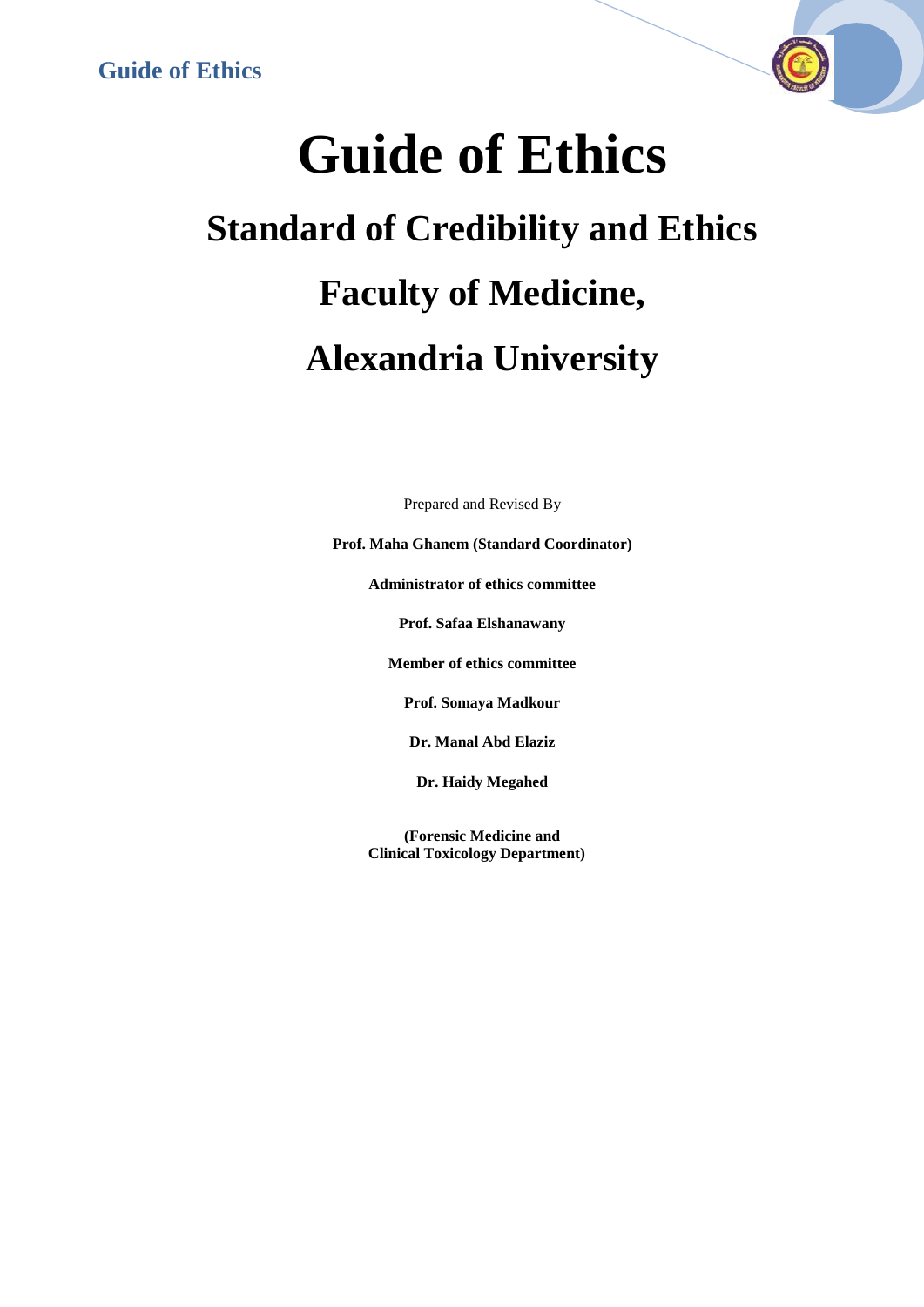## **Index**

**Introduction First: Ethics of Faculty Members Section I: Teaching Section II: Student Assessment and Organization of Examinations Section III: Behavioral Guidance for Students Section IV: Research and Copywriting Section V: Supervision of Theses Section VI: Patients Section VII: Profession Section VIII: Colleagues Section IX: Leadership Positions Section X: Community Service Second: Ethics of Doctors Working in University Hospitals Third: Ethics of Assistance Staff Fourth: Ethics of Medical Students ;Undergraduate and Postgraduate Fifth: Ethics of Nursing Staff Section I: Duties of the Nursing Staff towards Patients Section II: Duties of the Nursing Staff towards the Profession Section III: Duties of the Nursing Staff towards Colleagues Sixth: Ethics of Paramedics Seventh: Ethics of Workers in Blood Banks Eighth: Ethics of Technicians Ninth: Ethics of Employees**

### **Introduction**

The mission of the Faculty of Medicine, Alexandria University is an integrated system. It includes university education, scientific research, patient care, community service, building a future for the country, caring for its students and alumni, providing better opportunities in life by developing human values among them. The Faculty of Medicine - Alexandria University has been working since its inception according to codes of ethics known from divine instructions in addition to the code of ethics developed by the Medical Syndicate. There is no separation between the mission of the Faculty and the commitment to ethics.

This guide is considered a reference in case of controversies in points of views or differences in standards between successive generations and evolution in time .Thus, reserving all parties their rights and reminding them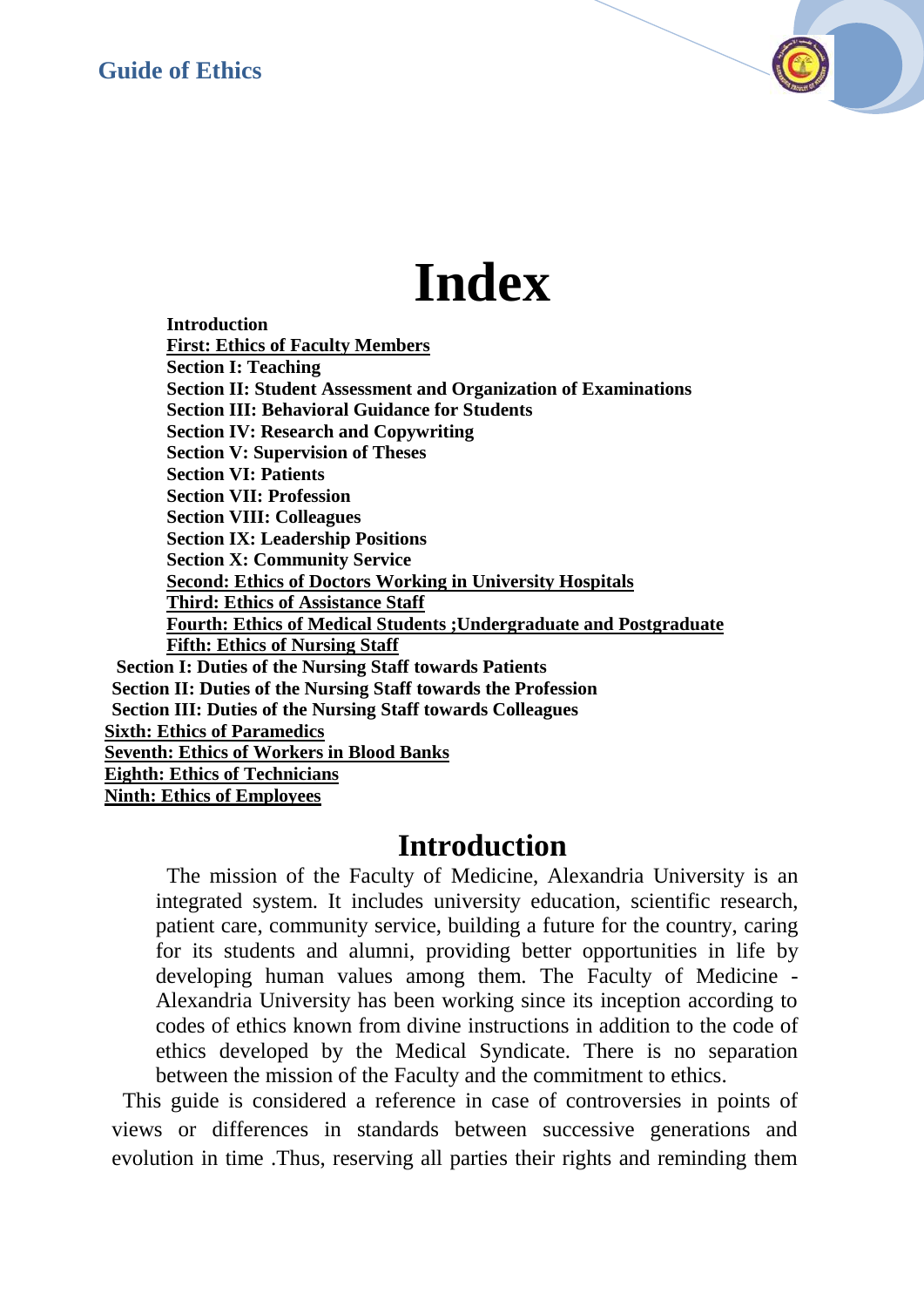of the path. Moreover, the faculty recognizes that its role is founded by the commitment of its participants to standard of ethics and profession that makes it the model that will guide the nation.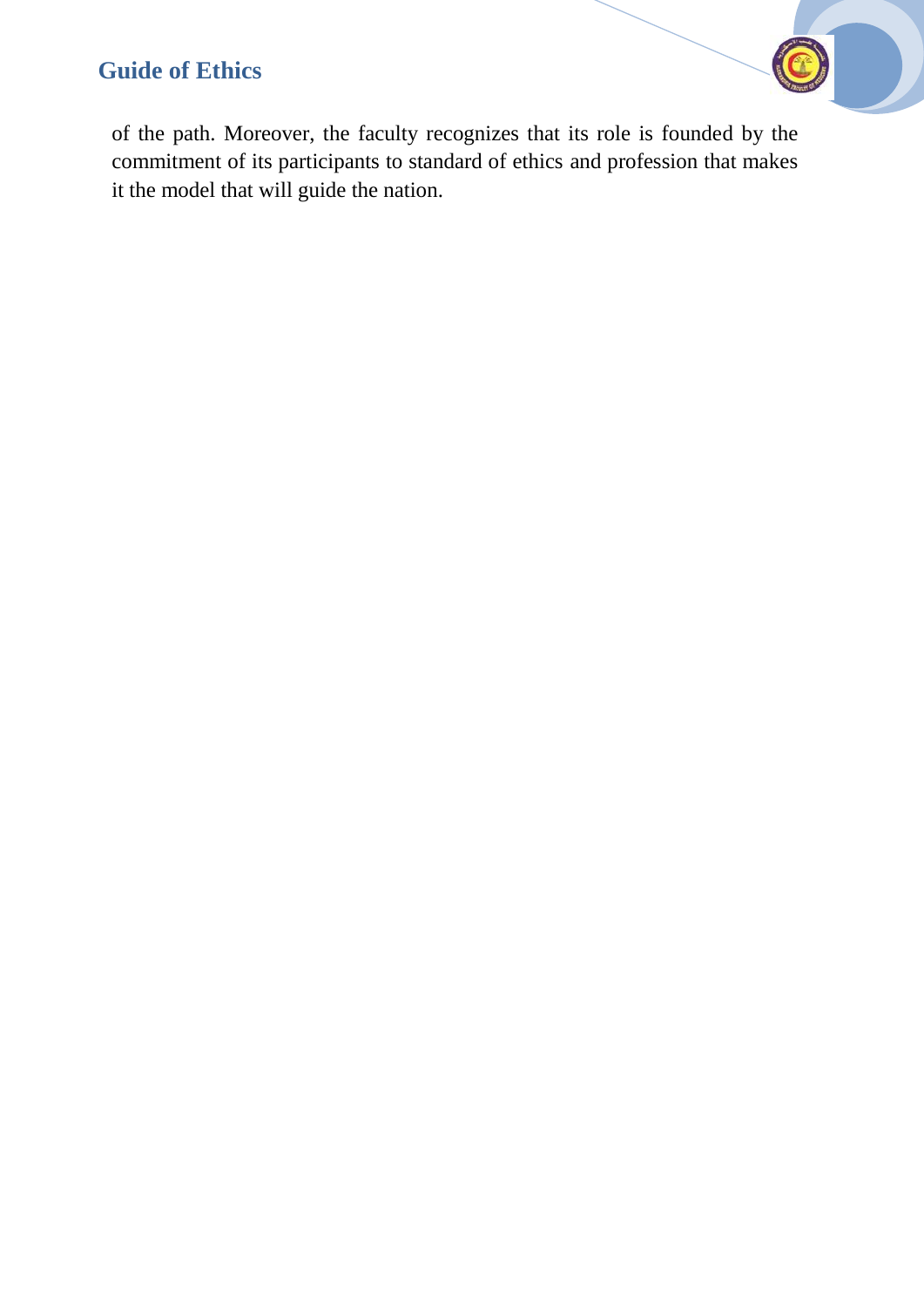

### **First: Ethics of Faculty Members Section I: Teaching:**

#### **A faculty member must be committed to the following:**

- Be sure of the proficiency of the scientific content of the field of his specialization.
- Commitment to quality standards in determining the scientific level of the material given to students.
- Must be aware of the latest development of his subject and must deal with it in different ways according to the nature of the situation and the learners.
- Make a good plan to the process of teaching and learning activities and make optimal use of time available for teaching.
- Use the ways and means to assist him in the mastering of teaching and make the material interesting, enjoyable, and useful at the same time.
- Declare to his students the course objectives, content and methods of evaluation and review and its association with the study program as a whole.
- Modify teaching methods according to the feedback from the questionnaires and participate in operating the course.
- Deal with students to develop the capacity of logical thinking and create opportunities to achieve the highest level of achievement allowed by their potential.
- Follow the performance of students to the maximum possible extent, and allow the results of follow-up to his students and stakeholders to act upon.
- Be a model for democratic values by providing freedom of expression, equality and justice among students.
- Refrain from giving private tuitions with or without pay.

### **Section II: Student Assessment and the Organization of Exams:**

#### **A faculty member must be committed to a number of responsibilities and certain behavior as follows:**

- Exercise justice and quality in test design, which should be consistent to what is taught and learned.
- Continuous / periodic assessment for students, keep them informed of the results of evaluation and use this to correct their path.
- Use a variety of methods for assessment and modify them according to the learning outcomes.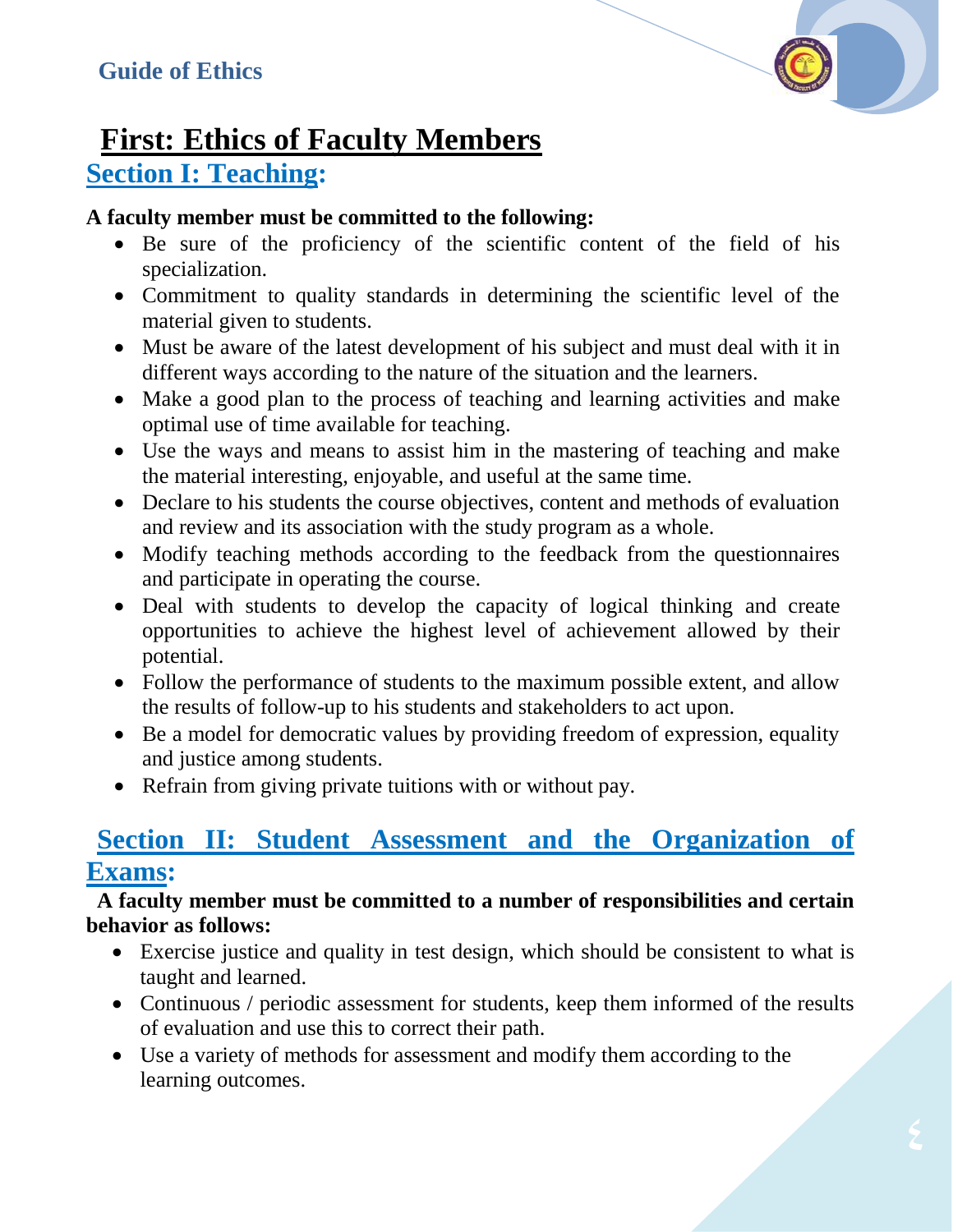- Commitment with discipline in the exam meetings, with strict prohibition of cheating and punishment of who attempts to.
- Do not participate in the exams with the presence of relatives (up to the fourth degree).
- Take into account the complete accuracy and confidentiality ( student identification is secret )in the correction of exam papers that must be based on models answer.
- Organize the process of monitoring results to ensure accuracy and confidentiality.
- Present the results to the Commission of Examiners, without disclosing the names of the students to avoid influencing their decisions.
- Announce the results at one time from a single source.
- Allow review of the results if there is any complaint, and take it seriously.
- Apply cumulative assesment whenever possible to achieve an acceptable degree of justice.
- Justice among the students in the assessment (and not whirling about the rules and laws to give some students some unearned privileges).

#### **Section III: Behavioral Guidance of the Students: The faculty member has to**:

- Be a model in everything he says or does in and out the faculty and his moral responsibility towards his students is as important as his scientific and educational responsibility.
- Seek all means to install the right values and morality in the hearts of his students.
- Avoid to gain any personal profit from his students by any means and avoid being in a suspicios situation or accept any thing in return to waht he is offering to help and teach his student .
- Avoid any noneducational procedures to force his student to help him in his research work or collecting data for his lectures.
- Teach students the right way to learn from textbooks.
- Respect student potentials and encourage it .
- Be aware of the multiple roles he plays in the life of the students as a teacher, a director, a father and a pilot, and carry it out efficiently and faithfully.
- Participate in various student activities not only to enjoy or to encourage talent, but also to create ethical attitude in the students.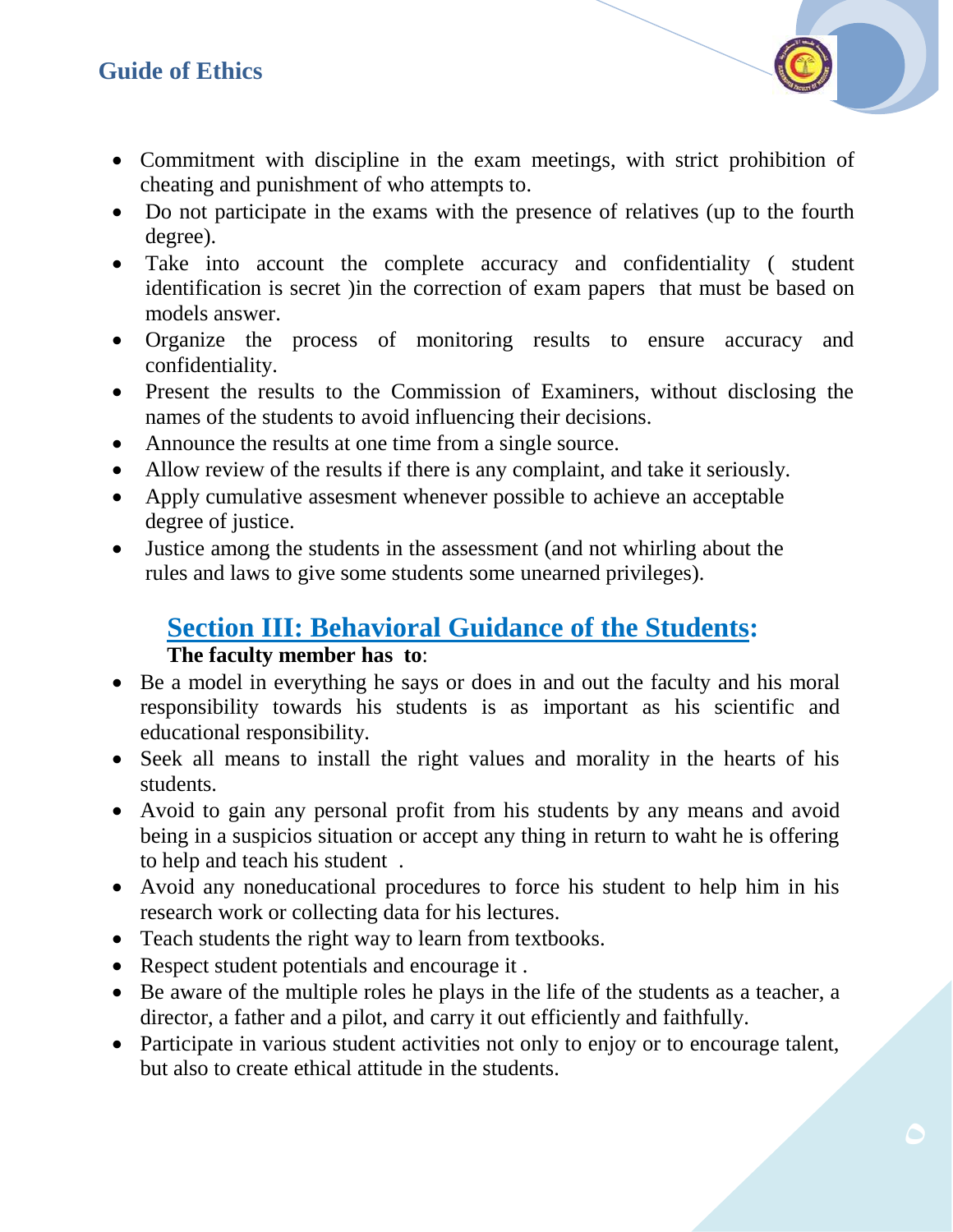

### **Section IV: Research and Copywriting**

**The faculty member should be committed to the following:**

- Direct his research work to the benefit of society and humanity with his commitment to comply with all standards and ethics set by the authorities for the control of medical research.
- Be Honest in the implementation of scientific research and publications (credibility in the collection or analysis of data and on displaying the results). In the case of field data collection, he should take into account the accuracy and honesty and should avoid giving suggestive answers to the subjects of research.
- Comply with the laws of intellectual property when using the work of others (Law No.  $\land \land$  of  $\land \cdot \cdot \land$ ). For example:
	- $\triangleright$  Attribute research work to its owner.
	- $\triangleright$  In summarizing scientific views of others, he must be meticulous without bias selection in the presentation.
	- $\triangleright$  In quoting a source, he must be specific and clear.
	- $\triangleright$  Honesty and accuracy is necessary in writing the references. He should not mention any unused references except as a list of additional reading.
- Register the scientific work, before its commencement, according to the faculty regulations to preserve the intellectual property of all and prevent duplication in work.
- Clarify the roles of the participants accurately in joint research and stay away from putting names for the compliment.
- The researcher should analyze the data by himself and should not assign others to do it (the interpretation, evaluation, comparison and conclusion is the responsibility of the researcher) except for sophisticated statistical analysis.
- Avoid premature announcement of discoveries.
- Commitment to the general provisions of the Medical Syndicate (Articles **28 1)** on private testing and medical research on human beings, for example:
	- $\triangleright$  Approval of competent authorities is mandatory prior to the commencement of any study of drugs or techniques.
	- $\triangleright$  The voluntary consent of the human subject is essential.
	- $\triangleright$  Take a written informed consent from the volunteer to conduct research, where the researcher clarifies the goals of research, methods, expected benefits, risks and he must obtain such approval in a legal way.
	- The researcher shall prepare a detailed protocol. Review and approval by competent authorities is mandatory prior to the commencement of any study.
	- $\triangleright$  Risks should outweigh benefits expected from the search.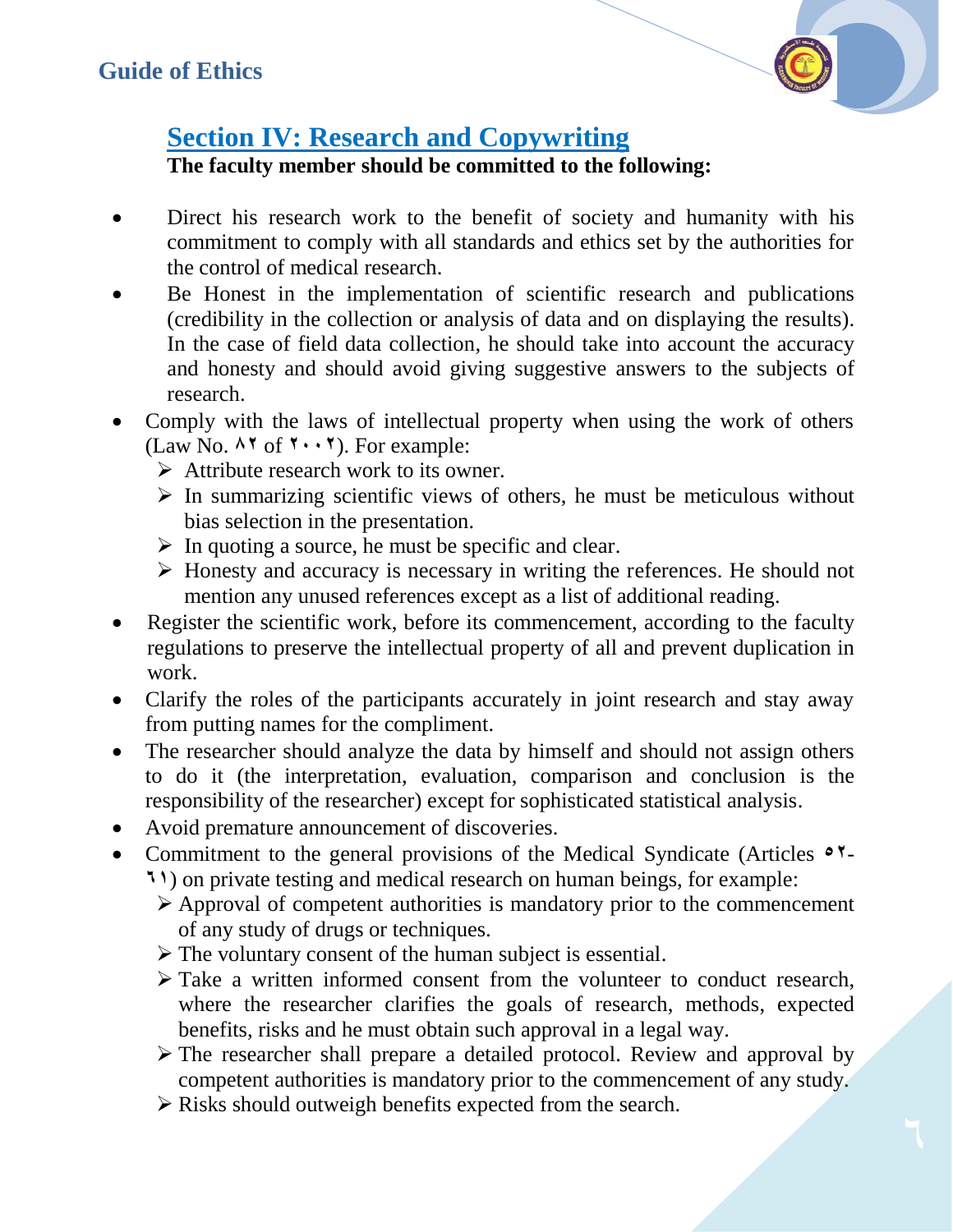- $\triangleright$  Only scientifically qualified persons should conduct the experiment.
- $\triangleright$  The human subject has the right to terminate the experiment at any time without any negative consequences.
- $\triangleright$  The researcher shall immediately terminate the experiment at any stage if there is any risk observed.
- $\triangleright$  Individual privacy and confidentiality of results should be maintained and avoid unnecessary physical and mental suffering of subjects.
- $\triangleright$  The researcher shall ensure the availability of proper preparations and adequate facilities to protect the subject in experimen**t.**
- $\triangleright$  The researcher shall ensure that sponsors will supply patients with medications to prove their effectiveness to the end of the treatment program without charge.
- $\triangleright$  Explain whom to contact for answers to questions about the research, research subjects' rights, and whom to contact in the event of research-related injury to the subject.
- $\triangleright$  Identify any benefits for the patient and for research involving more than minimal risk, give an explanation as to whether any compensation, and an explanation as to whether any medical treatments are available, if injury occurs, and, if so, what they consist of, or where further information may be obtained.
- $\triangleright$  A trustable relationship with those who work with them should be present. Do not exploit the subjects of the study and give them feedback whenever possible.
- $\triangleright$  Do not make the subject of the study think through the questions that things will change because of the research conducted and do not give promises outside the scope of this research**.**
- $\triangleright$  Consider the feeling of others. Some may be more vulnerable to a sense of defeatism because the factor of age, illness or the inability to understand or expression.
- If the study carried out on animals, there are ethical considerations as follows:
	- $\triangleright$  The scientific purpose of the research should be of sufficient potential significance to justify the use of animals.
	- $\triangleright$  The species chosen for the study should be suited to answer the questions posed.
	- $\triangleright$  Appropriate animal care committee reviews the protocol of research conducted on animals.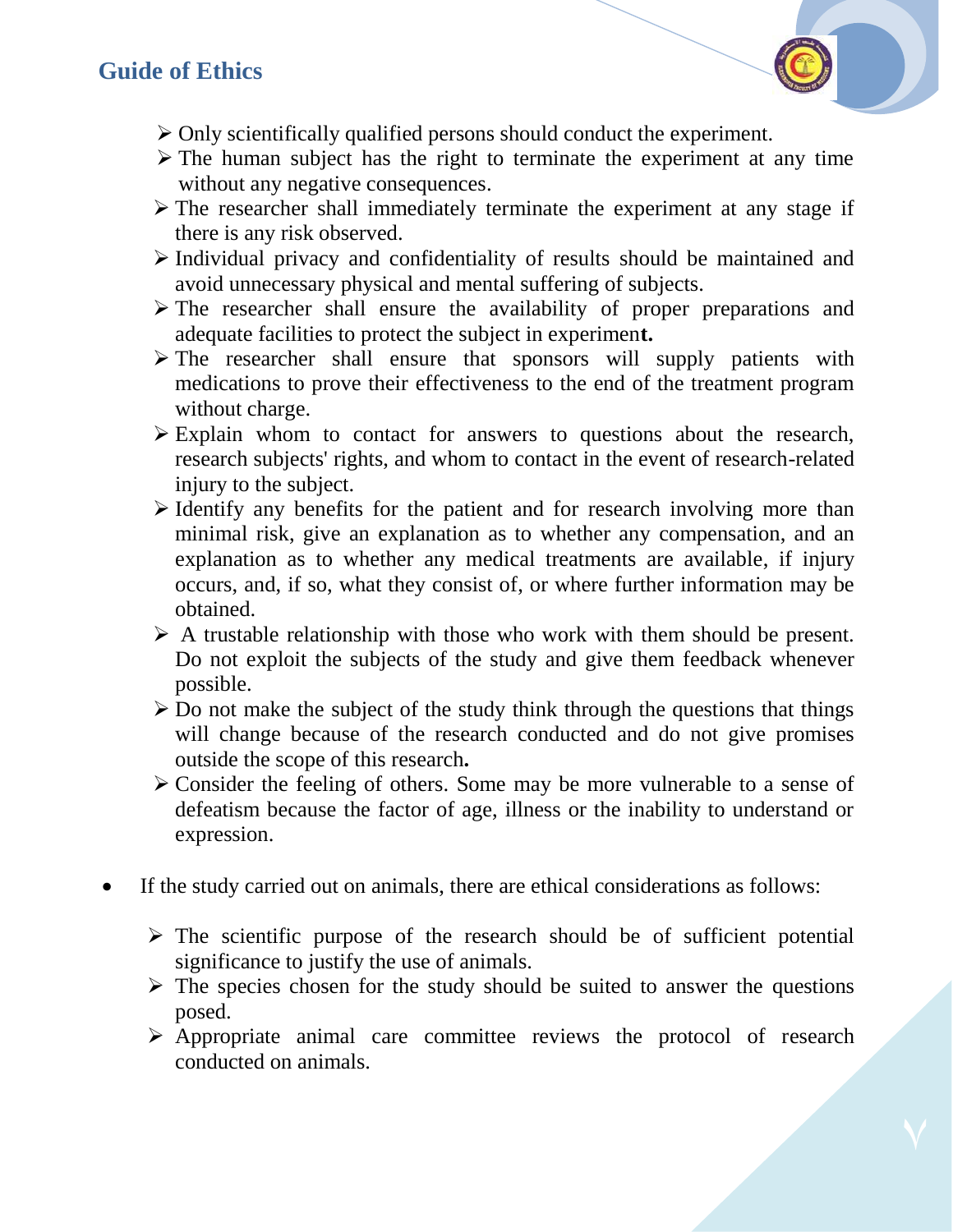

- $\triangleright$  The procedure must avoid or minimize discomfort, distress and pain; otherwise, analgesia or anesthesia should be considered.
- $\triangleright$  All procedures conducted under the direct supervision of a person who is competent in the use of the procedure.

### **Section V: Supervision of Theses:**

#### **The faculty member shall undertake the following:**

- Be innovative in selection of the point of research**.**
- Avoid deliberate delay of the registration of research, or resorting to methods of intimidation or temptation to push the student to take a specific topic.
- Ensure the ability of the researcher to do his research under the supervision of a professor.
- Provide scientific aid to the student.
- Promote the student's ability to take responsibility for his research, analysis of the findings so that he will be prepared to defend it.
- Motivate the student to make scientific research and work in a research team.
- Encourage the scientific integrity of the student.
- Proper assessment of research whether supervised or invited to participate in its evaluation.
- Do not insult or humiliate the student or discredit his abilities during the research or at meetings of public debate of the thesis and direct the discussion in a scientific manner.
- Do not hesitate to lend advice but only in his field of experience.

### **Section VI: Patients:**

#### **A member of the faculty who practices the profession / a doctor at the University Hospitals must comply with the provisions of the Union (Articles 86-61) as follows:**

- Dedicate himself to provide competent medical service with respect for human dignity (patients' best interest) and care for them without discrimination.
- Adhere to the limits of his professional skills and seek consultation in need.
- Ensure that the patient has full knowledge of his medical condition in a simple, understandable language. In some conditions for humanitarian reasons, he should not tell the patient himself but tell his family unless the patient refuses and there is no medical risk to surroundings.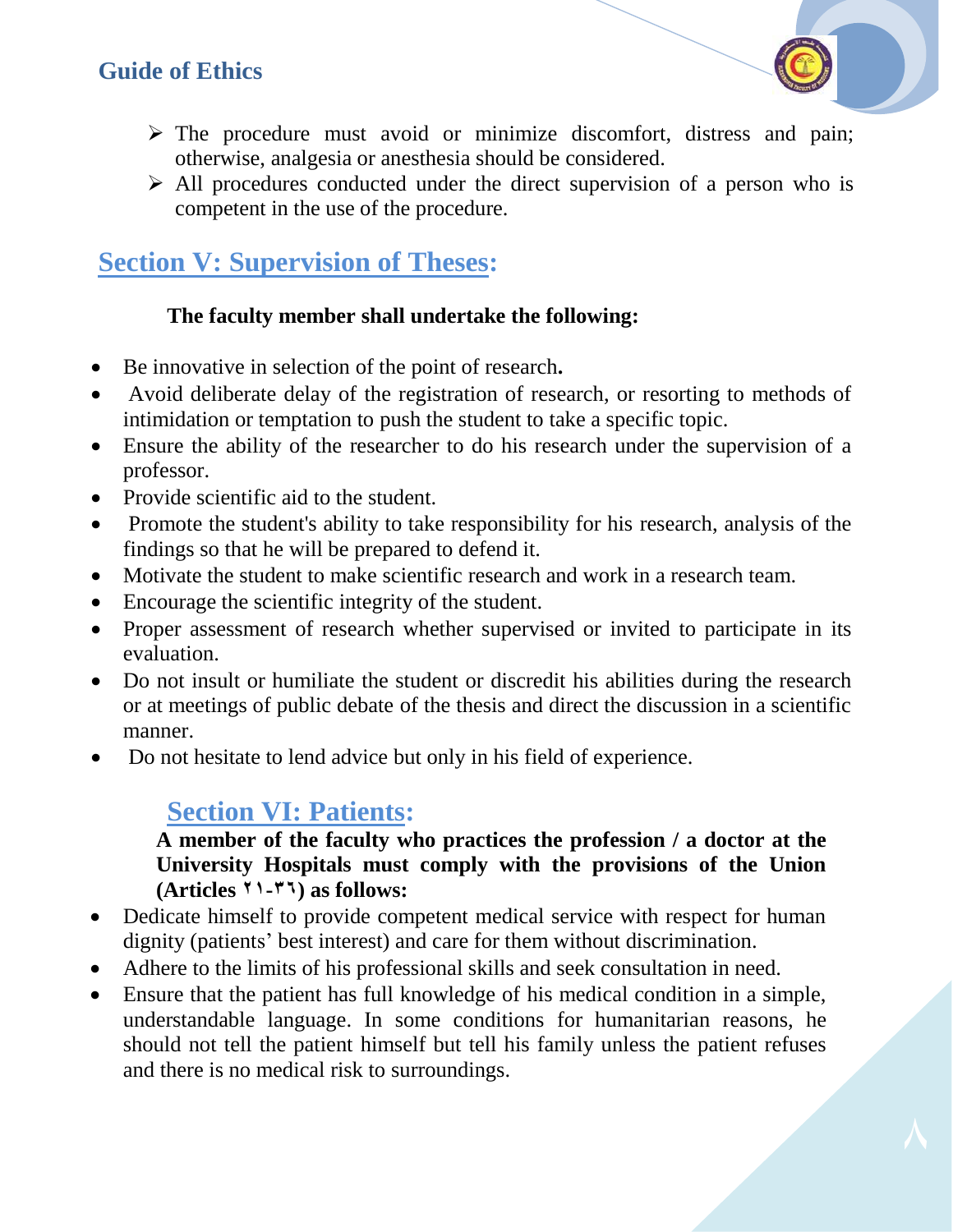- Obtain valid consent (from the competent patient / legal representative) before carrying out medical, therapeutic and diagnostic procedures are an elementary step in fulfilling the doctor's obligations to the patient. It can be either implied in simple procedures as examination or written informed in surgical interventions**.**
- The doctor who called to visit a minor, an incapacitated or unconscious patient in a dangerous condition should do his best to save him, even if he is unable to obtain informed consent of the guardian or custodian, and he must not withdraw from treatment unless the patient was entrusted to another doctor.
- He/she must take into account the following:
	- $\triangleright$  Do not to overestimate his fees and be considerate of the patient's financial and social standards.
	- $\triangleright$  Follow pharmaceutical ethics with priority to national drugs (with same effectiveness and safety).
	- $\triangleright$  Ask only for proper investigations according to the patient's condition.
	- A physician should not refuse treatment of emergency cases.
	- $\triangleright$  In non-emergency cases, he can apologize for treating any patient at the beginning or at any stage for personal or professional reasons.
	- The specialist /consultant should not refuse to treat a patient if needed by the GP / MP with no other available specialist**.**
- If he quit treating one of his patients for any reason, he must give correct information, which believed to be necessary for continuing the treatment to the doctor who replaced him.
	- A physician should explain to the patient the consequences of refusing to follow a treatment and the resulting complications. The doctor may ask the patient to sign a form that states he received this information, and that he still chooses not to be treated. Patient asked to sign a refusal form or an Against Medical Advice (AMA) form to protect the health care provider from legal liability for not providing the disputed treatment.
- Do not perform abortion except a therapeutic one. There must be a written report favoring the operation certified by two specialists, and the consent must be from the father and mother. In urgent cases where there is urgency to save the life of the patient, the physician should write a detailed report on the case accompanied by the treatment prescription. The operation must be carried out in a specialized hospital.
- Do not disclose the secrets of the patient shared by virtue of his profession except in cases of a court order, significant harm, and other cases determined by law.
- Do not use relations with the patient or his family to do an act against ethics of profession.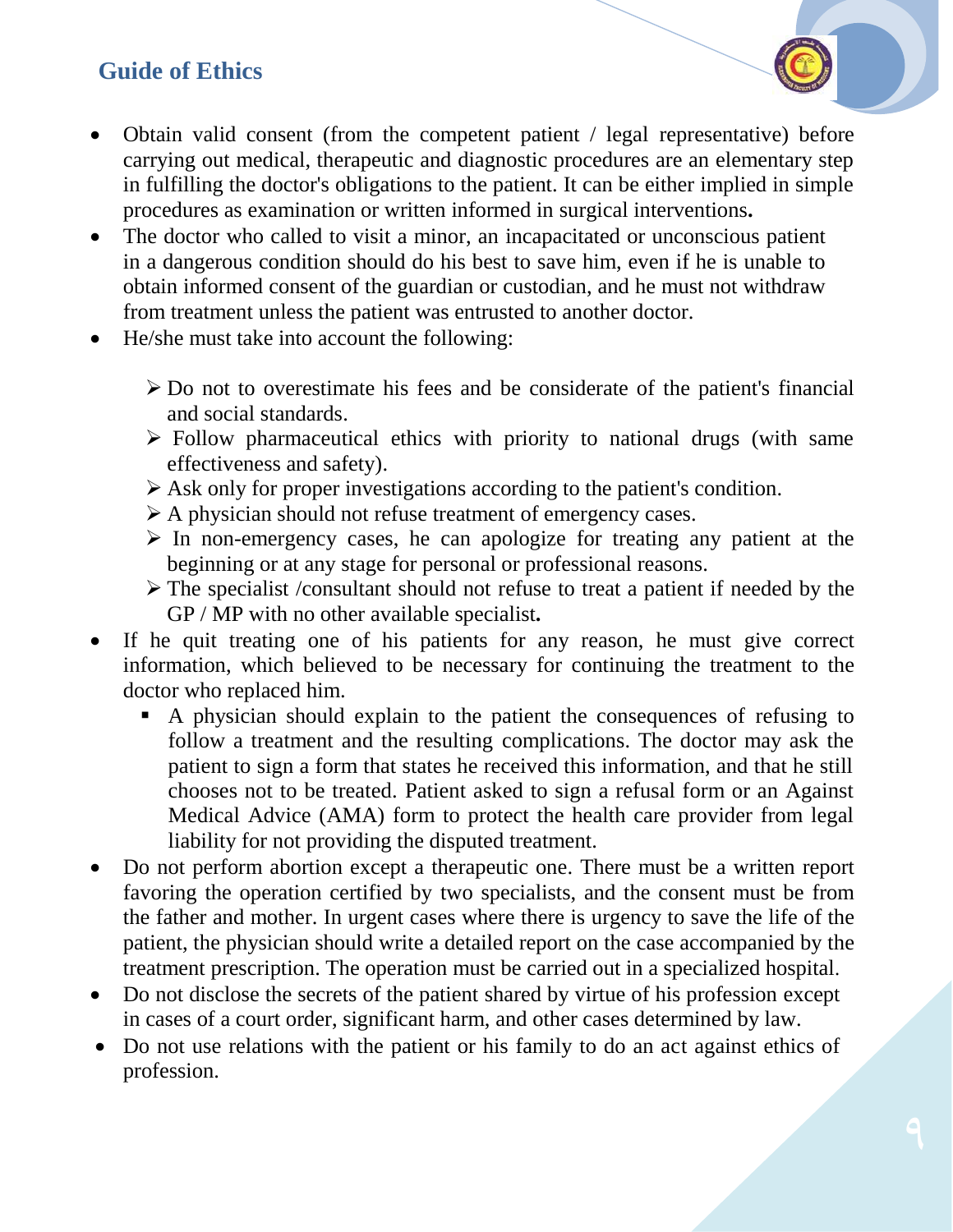- If the patient died within the private hospitals or clinics, the physician in charge must inform the competent authorities.
- Inform the competent authorities in case of injuries and suspected incidents such as gunshot wounds, stab, incised …etc writing a detailed medical report on the situation at the time of submission. The doctor can call another colleague to participate in the discussion of the situation and report**.**
- In case of harm imposed on the doctor because of his profession, he informs the Public Prosecutor, the Medical Syndicate, and the faculty authorities so that they can interfere in the matter out of solidarity with the doctor.
- Euthanasia is prohibited.
- The doctor provides prisoners with health care of the same quality as regular patients. He should not be involved in torture directly or indirectly. He is forbidden from using his knowledge and professional skills to assist in non-humanitarian questioning.

### **Section VII: Profession:**

#### **First: In Academic Position**

- Be a model, commit to ethics within and outside the university.
- Participate in scientific conferences and training courses to keep up with the scientific development.
- Faculty members must not work in commercial, financial, industrial business, or work in any job inconsistent with the dignity of this career. The Rector of the University may decide to prevent a faculty member from engaging in any work incompatible with the duties and good performance expected from him.
- The ability to work in-group and interact with them.

#### **Second: Practicing Medicine:**

Commitment to the general provisions of the Medical Syndicate (Articles **1**-**61**), namely:

- Consider honesty and accuracy, follow ethical conduct and maintain the dignity of the profession according to the list of professional ethics.
- Do not write a medical report or testify away from his specialty or contrary to the reality known from examination of the patient.
- It is not permissible to do any of the following:
	- $\triangleright$  Getting the help of intermediaries in the practice of medicine whether with or without payment.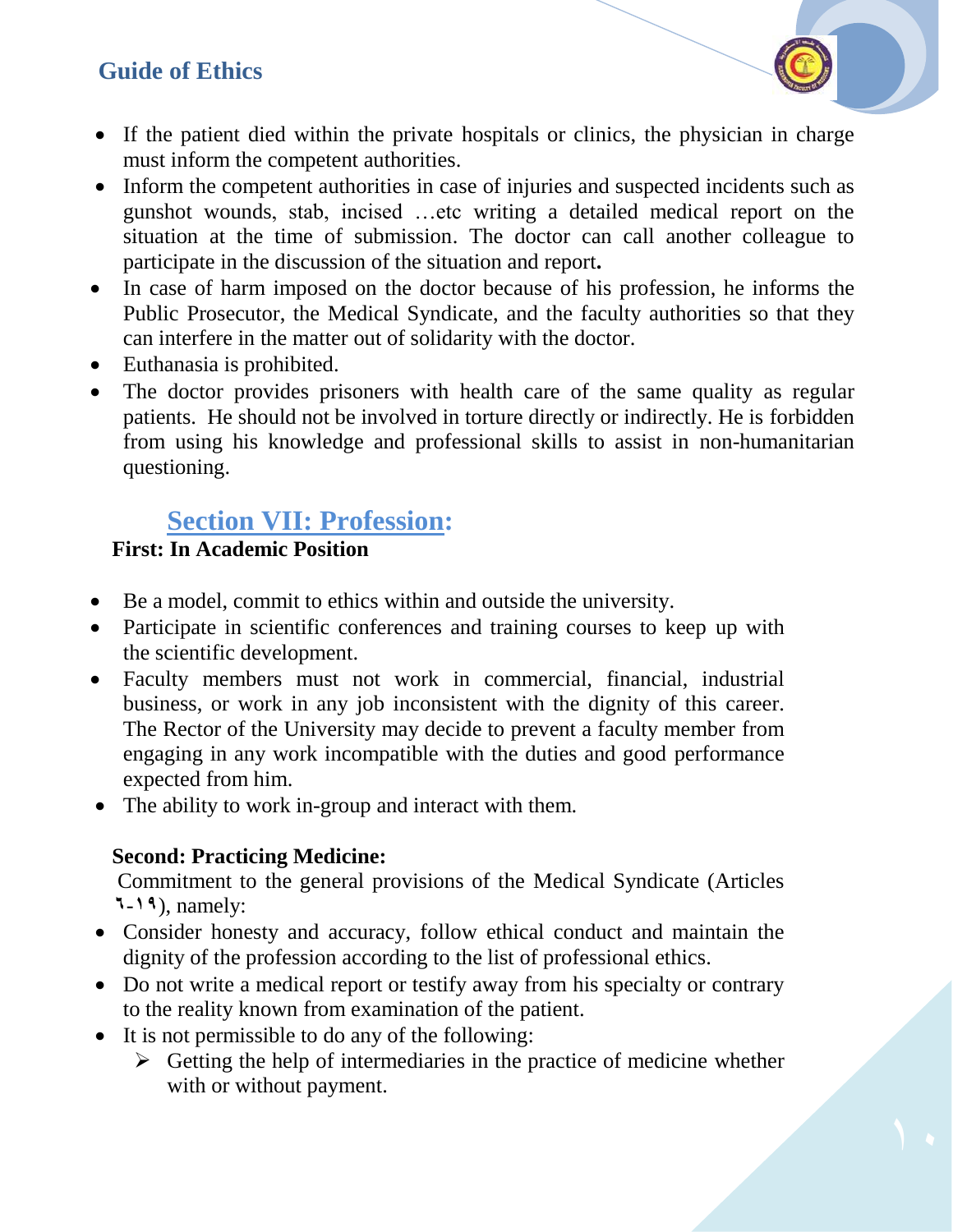- $\triangleright$  Use his name in the promotion of drugs, medications or various types of treatment or for commercial purposes in any form.
- $\triangleright$  Receive any financial benefits or gifts for referring patients or prescribing specific products.
- $\triangleright$  Carry out medical consultations in shops which sell medications, devices, or medical equipment whether free of charge or on payment or reward.
- $\triangleright$  Carry out medical consultations through telecommunication companies.
- $\triangleright$  Sell any drugs, prescriptions or medical equipment in his clinic.
- $\triangleright$  Share the fees with any of his colleagues unless he shares in treatment of the patient, or to work as an intermediary to another physician or hospital in any form.
- $\triangleright$  Use a new method for diagnosis or treatment except after approval and license from the health authorities concerned. In addition, he must avoid plagiarism.
- He/she shall not conduct any publicity for himself in any humiliating manner whatsoever.
- It is permissible to doctors on opening or transferring a clinic to announce that in the newspapers three times and they may do that if they travel for more than **<sup>** $\theta$ **</sup>** weeks. Make one announcement before the absence time and the second after return**.**
- He/she must be committed to legislation, laws and regulations in writing publications, medical prescriptions ………………….etc.
- It is not permissible for him to use his job in order to achieve personal benefit or to obtain financial gain from the patient or get fees during governmental job hours.
- He/she should take every opportunity to give health education to the patient, be keen to carry out continuous education process**.**
- Do not diagnose a disease or recommend treatment through oral or visual consultation, without examining the patient personally.
- Participate in workshops to exchange scientific opinions with other specialist physicians and he can transfer medical information from one colleague to another, whether in writing or by other means of communication.
- In case of consultation about any treatment or diagnosis of a patient, the full responsibility lies on the physician who is attending the patient in treatment and diagnosis.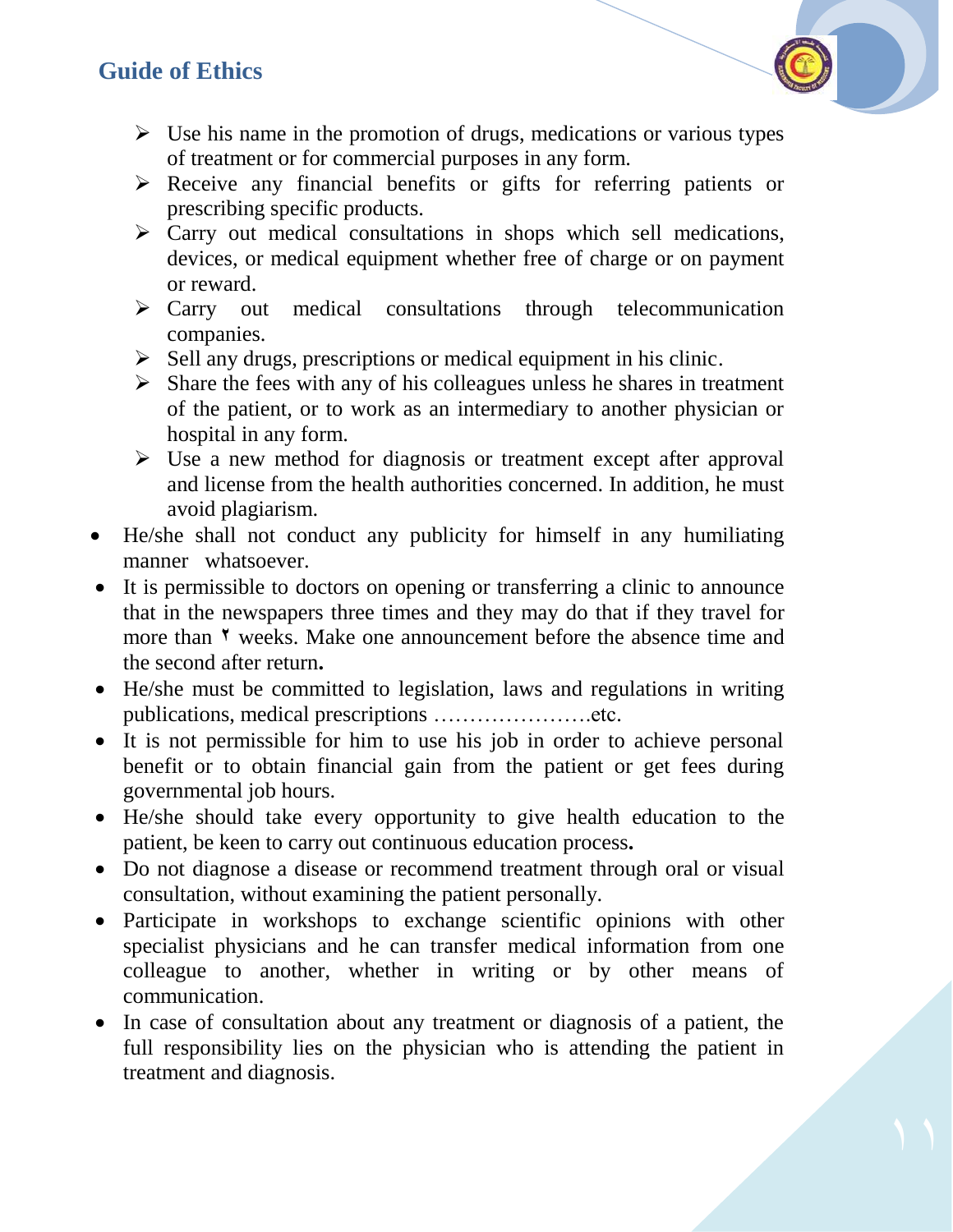- He/she must step down from making any advice, medical or scientific opinion in writing or orally when discussion is built upon a personal interest or benefit outside the medical profession**.**
- In case of talking about medical topics through the media, he should be bound by the following rules:
- Avoid mentioning his place of work and ways to contact him and pay tribute to his experiences or scientific achievements, and it is enough to mention only his professional field of specialization.
- His Language should be comprehensible and appropriate to the non-specialist listener or viewer.
- Avoid mentioning uncertain scientific opinions, or unsettled subjects, which can be discussed only in scientific meetings.

### **Section VIII: Colleagues:**

#### **Commitment to the general provisions of the Medical Syndicate (Articles**  73**-**24**), namely:**

- He / she may settle any problem that may arise between colleagues amicably through the mechanism for complaints, the Ethics Committee, the Faculty Dean or Vice Deans. If not settled, the complaint is transferred to the Council of the Medical Syndicate for decision. In the case of grievance of one of the parties from the resolution, the case is transferred to the General Council of the Medical Syndicate.
- He / she should not seek to compete with a colleague in a dishonorable way in any work related to the profession or treatment of a patient.
- He / she may not diminish the capabilities of his colleagues and if there is professional criticism, this should occur in front of a scientific committee.
- If a physician replaces a colleague in his office temporarily, he /she should not try to use this situation for his personal benefit, and he /she must inform the patient prior to the examination that he /she replaces the doctor temporarily.
- If a doctor is called to see a patient treated by another doctor (who cannot be reached for any reason), he should leave the completion of the patient's treatment upon return of the original attending physician and he should inform him of the actions taken, unless the patient or his family wishes to continue the treatment of the replacing doctor.
- Participation of more than one doctor in the treatment of patients:
	- $\triangleright$  A doctor may not examine or treat a patient treated by a colleague in a hospital, unless the original doctor or the hospital administration calls him.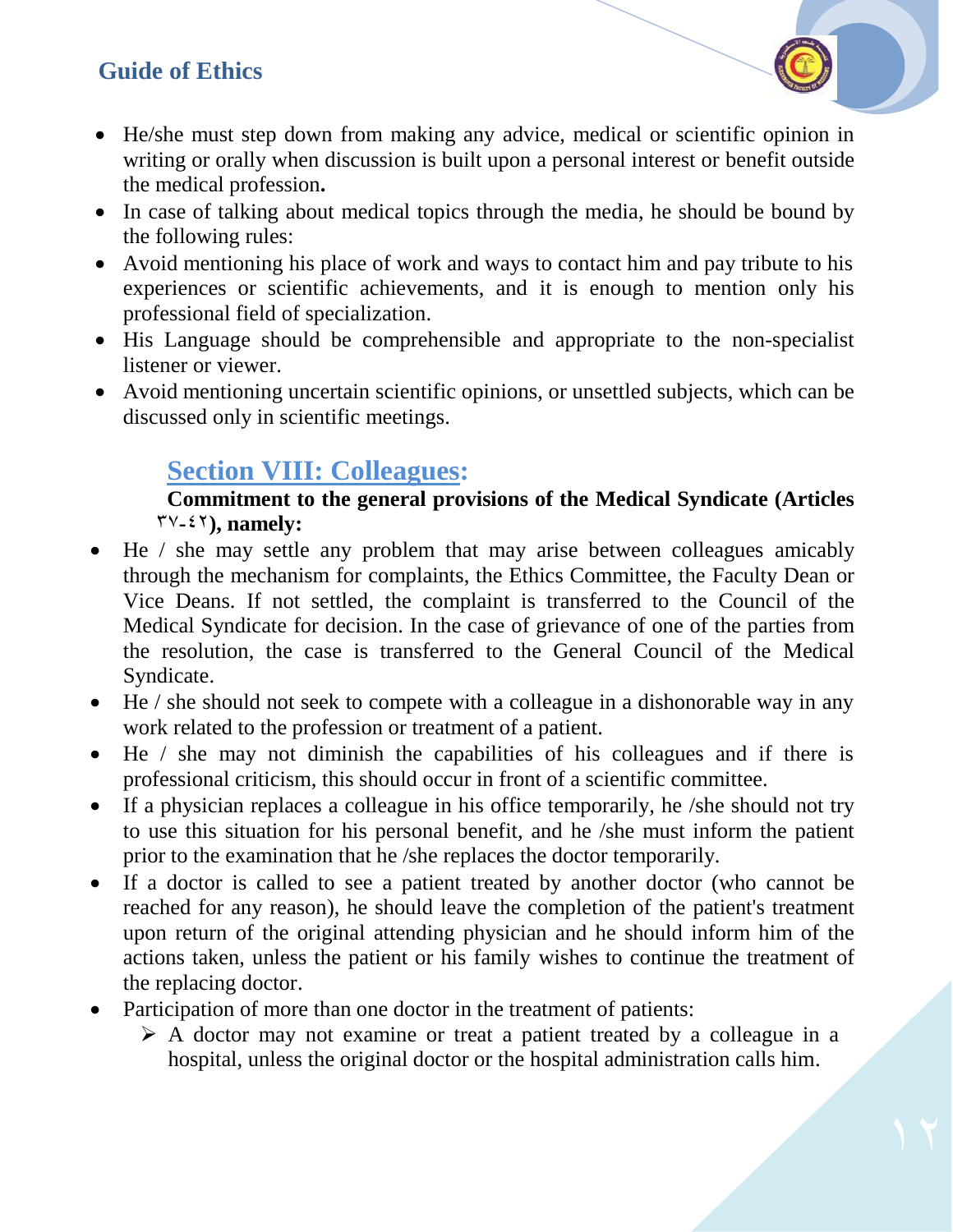- $\triangleright$  The patient or his family may call another doctor for consultation after notifying the attending physician, and the physician may continue or apologize for the treatment of the case.
- If the treating physician refuses to treat the patient in accordance with the decision of the consultant physicians, he may withdraw, leaving the treatment to one of these consultants.

### **Section IX: Leadership Positions:**

- Leadership position is a responsibility. He/she should be a model for his subordinates in functional efficiency, estimated productivity, ethical behavior, attitude and commitment to his/her duties and respect for the time of work.
- Comply with rules of guide of ethics of the faculty.
- Compliance with laws, regulations, and he/she should not break it for courtesies, personal or financial benefits.
- He/she should implement justice and equality between subordinates and develop a mechanism to regulate their rights and duties.
- Standards of competence and experience are the base in choosing between subordinates for any mission, with abandoning of favoritism for the benefit of individuals, work and the faculty.
- Do all what he /she can to develop assistant staff and transferring scientific and educational experience to them.
- Receive training workshops to improve their skills of management and leadership.
- Evaluate the principle of consultation and delegation, return to the correct opinion if he/she takes a wrong decision.
- Review the decisions before applying them, putting in mind the public interest as the first priority.
- Attend and actively participate in faculty meetings.
- Diligence in resolving the disputes amicably. Resort to higher authorities only if this is impossible.
- Do not say or do any offensive act to the subordinates and adhere to laws in punishing them considering the spirit of justice and compassion.

### **Section X: Community Service:**

#### **The faculty member should:**

- Connect his search and knowledge to the needs of society and make his work in community service at all circumstances.
- Encourage the society to seek education and deepen the sense of patriotism.
- Give ideas for the development of society and contribute in solving health problems.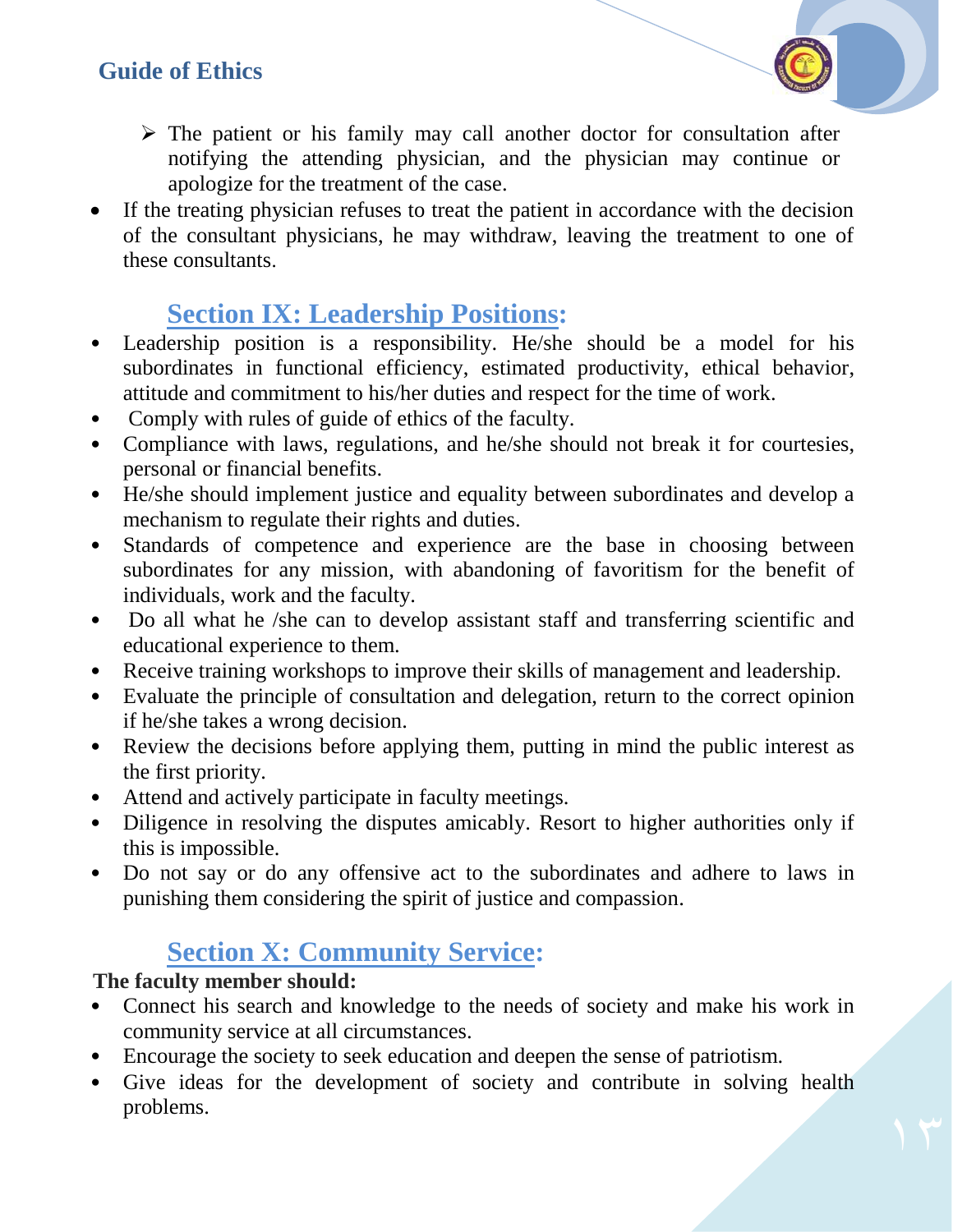- Cooperate with the competent authorities for development of health plans.
- Commit to social, religious and university values.
- Contribute to providing graduate students able to participate actively and constructively in society.
- Use resources effectively.
- Commit to all of the prescribed rules, regulations and laws.
- Not use his position for any gains either financial or personal.
- Inform the health authorities when diagnosing an epidemic disease to protect society.
- Not harm the environment by launching toxic waste or radioactive materials or dumping of unsafe waste (drugs, syringes, gauze and contaminated cotton ...) without sterilization and processing**.**

### **Second: Ethics of Doctors Working in University Hospitals**

The doctor is committed to comply with the ethics of staff members towards the patients, the medical profession, the colleagues, and subordinates and towards the community.

## **Third: Ethics of Assistance Staff**

#### **Residents, demonstrators and assistant lecturers should:**

- Commit to what a faculty staff member commits to while maintaining the ideals of the profession and accepting its system.
- Respect staff members, follow their example scientifically, morally and self-adapt to follow the best of words and acts.
- Provide educational and medical services with full respect for the dignity of the patient and the student.
- Respect the confidentiality of information on work and patients.
- Pay the maximum effort in their studies and research work and commit to the ethics of scientific research.
- Seek continually to develop their knowledge and skills.
- Participate in the activities aimed at improving the health and welfare of the community.
- Cooperate with each other and maintain commitment to the principles of association and collective action.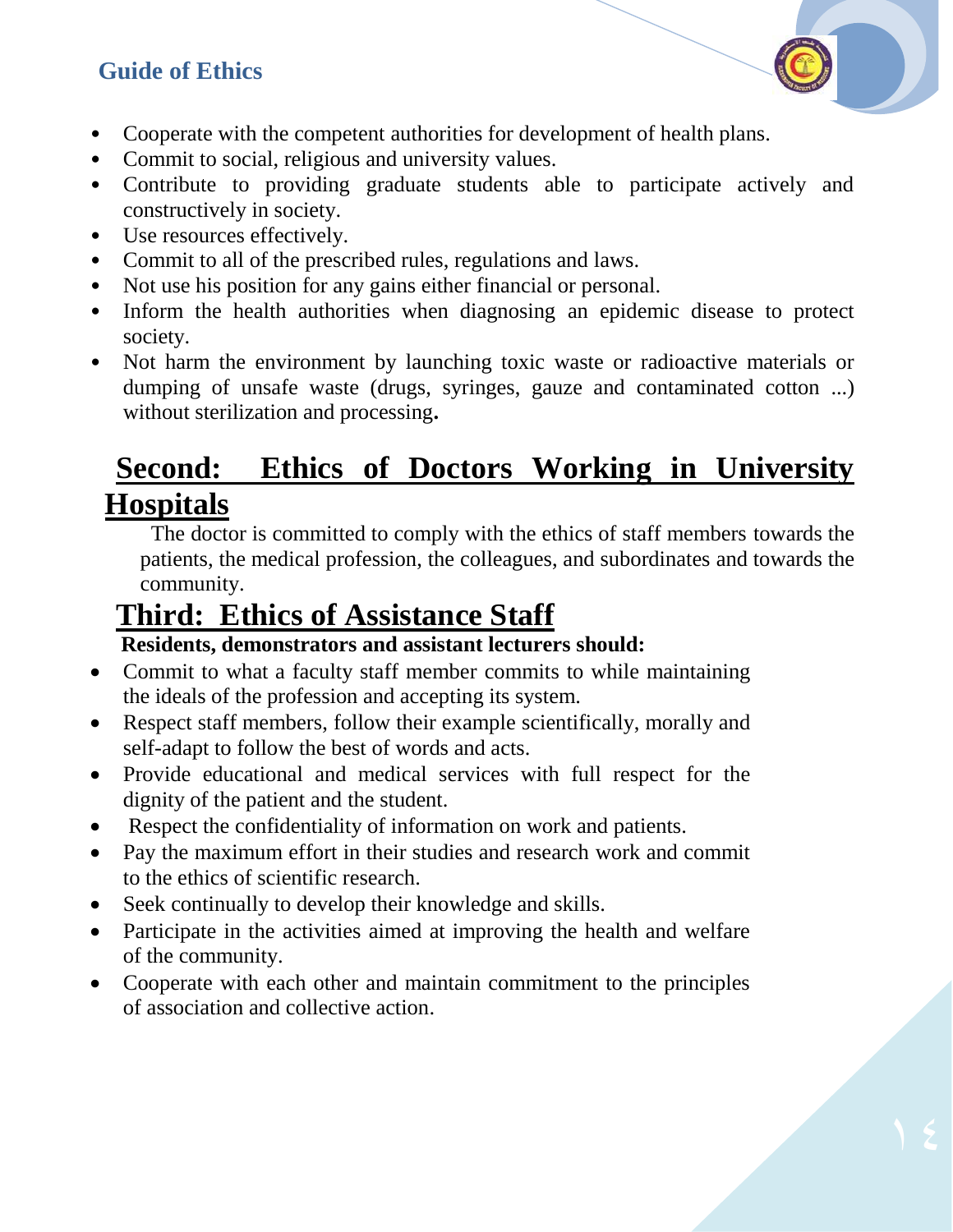

### **Fourth: Ethics of Medical Students (Undergraduates and Post-graduates)**

#### **A medical student should:**

- Seek science sincerely and learn to serve humanity.
- Respect the professors, doctors and their assistants, who teach and give their assistance in clinical training and practice.
- Deal with patients as follows:
	- $\triangleright$  Respect the needs, values and culture of patients.
	- $\triangleright$  Avoid the exploitation of patients or their families.
	- $\triangleright$  Maintain the confidentiality of clinical / personal information of the patient.
	- $\triangleright$  Obtain informed consent from patients before participation in any aspect of the training.
	- $\triangleright$  Proper estimation of his role in the clinical aspects, in community and do not rush to do any task outside his specialization and degree.
- Be keen to benefit from the experiences of professors and researchers.
- Avoid the causes of distraction from work or the scientific research duties.
- Commit to the rules of examinations, rather than resorting to fraud of all kinds.
- Collaborate with colleagues in exchange of knowledge and different experiences.
- Commit to the university system, and respect regulating scientific systems.
- Adhere to ethical principles for scientific research and respect the intellectual property rights.
- Deal with administrative, technical and nursing staff with respect and appreciation for their efforts.
- Follow up books, periodicals, seminars and scientific programs related to his specialty; otherwise he/ she will not be able to serve the community through this specialization.
- Students must share in student activities, which are beneficial to society through the universities under the supervision of their professors.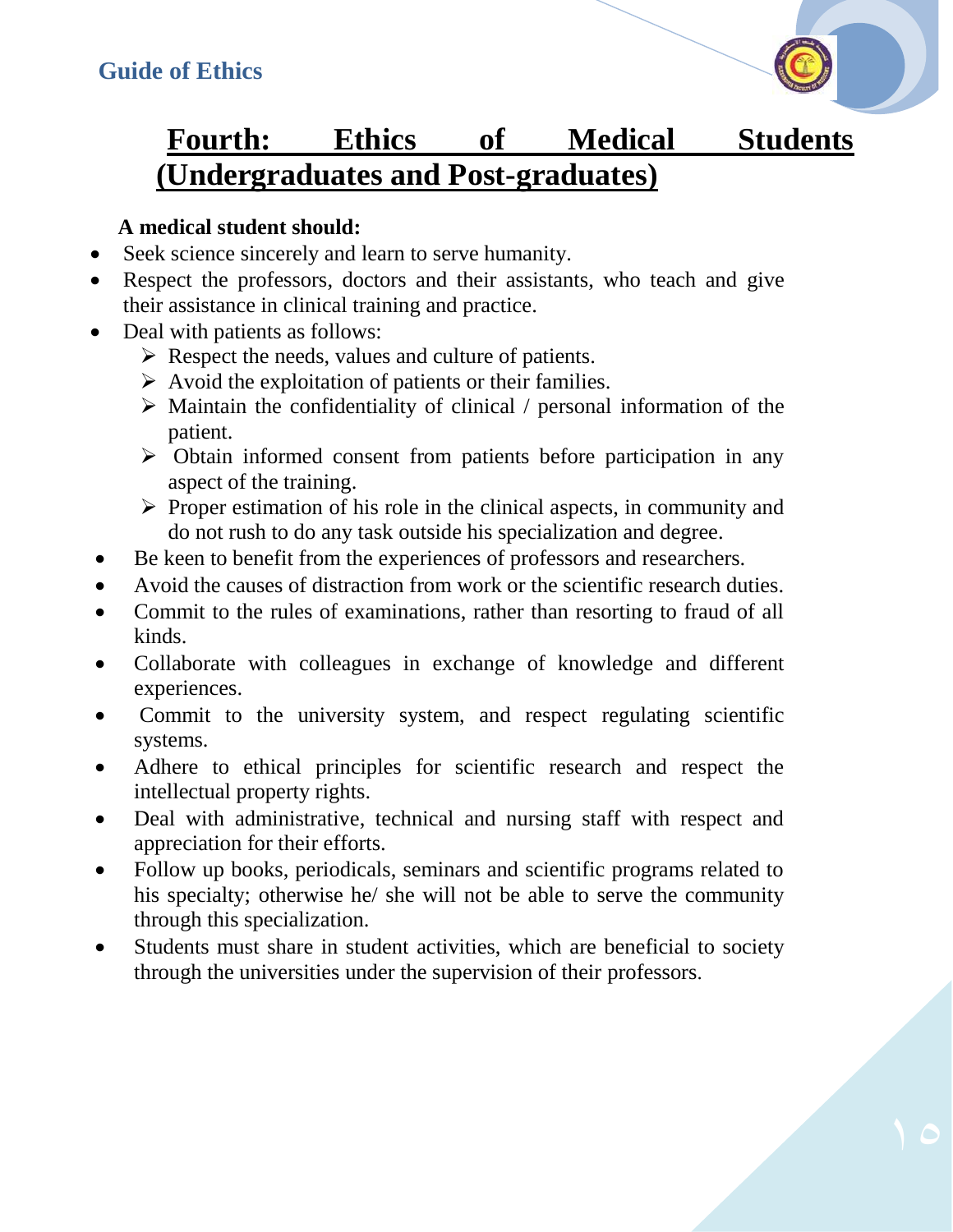### **Fifth: Ethics of Nursing Staff**

The nursing profession is sacred and there are great responsibilities of the nursing staff towards patients posed by laws and moral conscience of the profession.

### **Section I: Duties of the Nursing Staff towards Patients:**

- The most important duty of the nursing staff is working to cure the patient and to preserve his health without discrimination between patients.
- Be trustable to patients and their families and serve the patient with maximum knowledge and skills.
- Be accurate in all matters related to the health of the patient (such as sterilization, dressing, implementation of treatment and periodic observation) with emphasis on inquiry for treatment steps from the physician.
- Have mercy in the treatment of patients, follow an appropriate method to talk with the patient and his family, and answer their questions. This creates an atmosphere of trust and comfort and leads to achievement of the desired result of nursing care.
- Maintain confidentiality of the patients' information. Do not disclose before taking the permission of the patient or if required by law. Health information and the extent of the patient's response to treatment shall be noted and reported in the records.
- Maintain safety of the patient from unethical or illegal acts. They should report immediately to the competent authorities if any of these acts take place.
- Consider the patient's autonomy and consent on treatment methods (as surgery and some clinical investigations and when conducting research related to them).
- Must spread the spirit of optimism to the patients and ease their pain at all times and in all situations.
- Preserve laboratory samples and the patient's belongings, especially in criminal cases.

### **Section II: The Duties of the Nursing Staff towards the Profession:**

- Believe that the nursing profession is a respectable and decent job.
- Commit with laws and regulations governing the nursing profession.
- Commit to tasks that fit with their scientific level and skill and seek consultation if they have to work outside their limits or abilities.
- Care to wear uniforms at work and pay attention to personal appearance.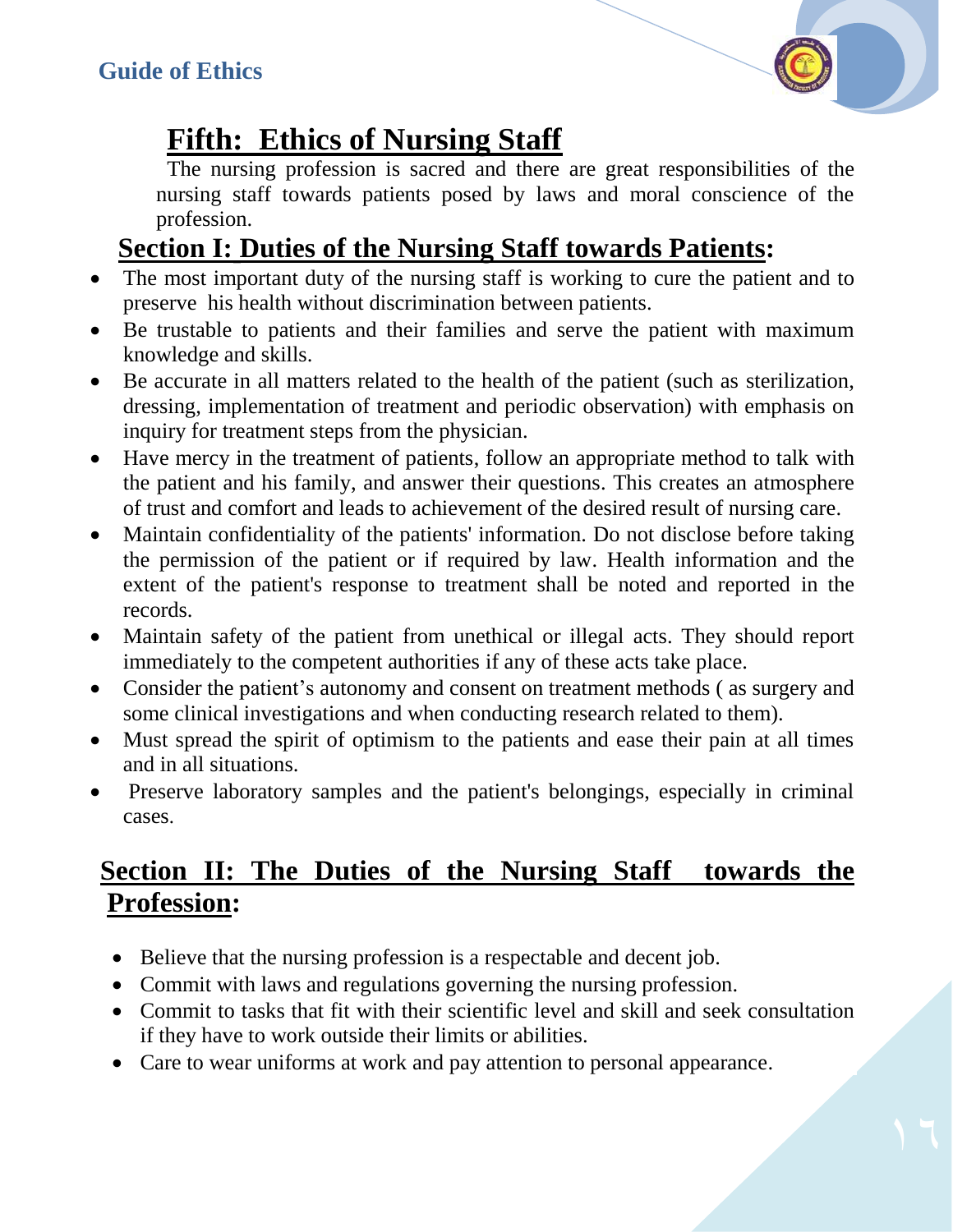- Refrain from any acts that raise suspicions with good behavior in public and private life.
- Improve scientific level through:

 $\triangleright$  Continuous education for nursing sciences.

 Attending seminars, scientific conferences organized by medical and nursing associations at the national or international level.

 $\triangleright$  Obtain the highest certificates available in the nursing profession, such as the Specialist Diploma, Masters and PhD.

- Improve the performance level of nursing services by selecting the best applicants to work, this selection based on the scientific, practical and moral level.
- Improve the economic and social conditions for the nursing profession through active participation in meetings of the nursing organizations.

### **Section III: The Duties of Nursing Staff towards Colleagues**

- Sincere cooperation with team members and health workers in health institutions since the outcome of this cooperation leads to improved health care services for citizens.
- Respect colleagues.
- Teach new colleagues.
- Non-interference in the affairs of colleagues and avoid talking badly about them or mentioning any comment that would degrade their skill at work.

### **Sixth: Ethics of Paramedics**

#### **The paramedics are part of the medical professional and they must:**

- Preserve the human life, alleviate suffering, and show commitment to humanitarian principles.
- Respect patients and take into account their right to treatment and the availability of care on equal terms regardless of age, race or sex.
- Be patient in the treatment of patients and their families.
- Maintain the confidentiality of patient information according to law.
- Ensure professional excellence by maintaining efficiency in knowledge and skills required.
- Transfer of experience and education to the younger colleagues in the profession.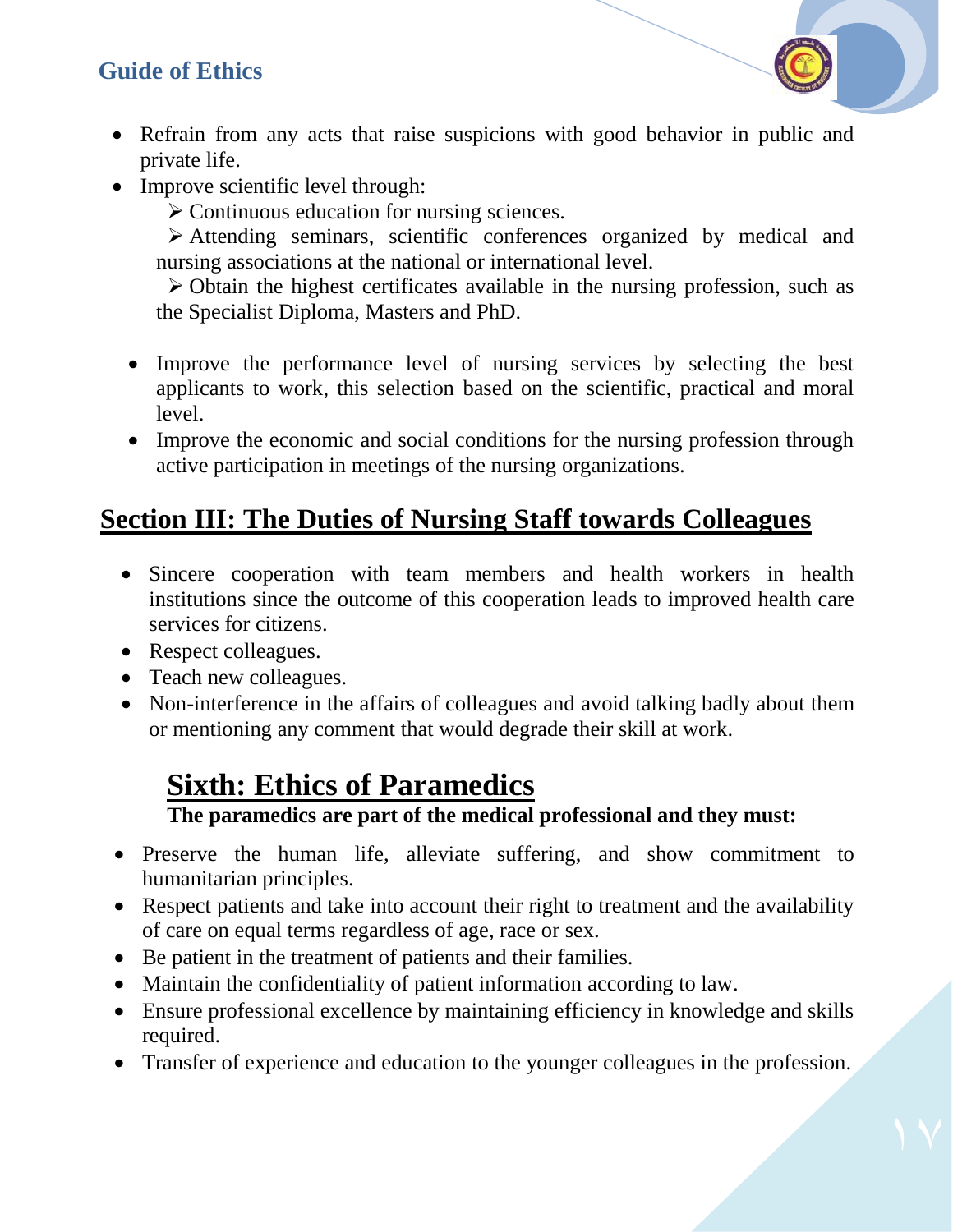- Participate in professional activities and training courses to provide quality health care.
- Provide assistance to others, even outside working hours and fulfill the needs of community health.
- Refuse to participate in any unethical proceedings, such as euthanasia or failure to use available means to rescue the patient.
- Understand and comply with laws and regulations relevant to their professional role, such as:
	- **Confidentiality**: disclose the secret in some cases, such as reporting of child neglect or abuse of the elderly.
	- **Approval**: implied consent in cases where the patient is unable to communicate.
	- **Refuse treatment**: accept patient's right to refuse treatment if he is a competent.
	- $\triangleright$  Patient's right to receive treatment at the nearest hospital (during the first  $\forall$  { hours of injury).

### **Seventh: Ethics of Employees in Blood Banks**

#### **The blood bank employees must consider:**

- Availability of blood transfusion, to all those in need, without discrimination by age, race or sex.
- The patient's right to know the benefits and risks of blood transfusion and the alternatives available.
- Respect the patient's right (adult rational conscious) to refuse a blood transfusion.
- Blood transfusion should be according to the patient's need in cases of emergency.
- Convey to the patient only what he needs from the blood or blood products.
- Blood donation should be voluntary and after signing an informed consent of the donor (after submission of the information of the procedure, the benefits and potential risks of blood donation).
- Notify the donor or the recipient in case of complications and stop the transfer process.
- Maintain the confidentiality of information about the donor.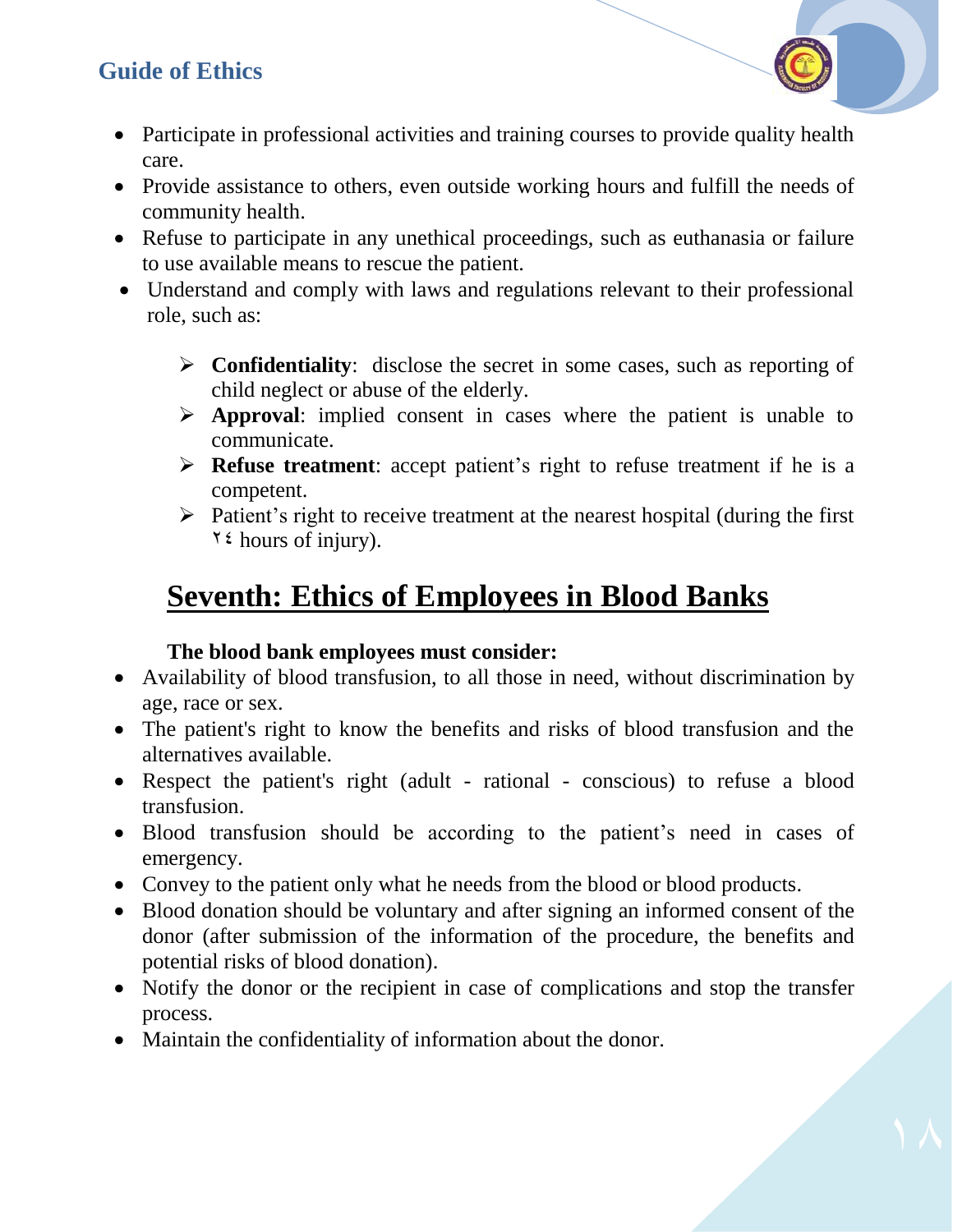- The donation process must be carried out in accredited institutions, in accordance with the laws and regulations of medically and ethically accepted international standards.
- A doctor supervises the transfer process to interfere in case of complications.

### **Eighth: Ethics of Technicians**

#### **The technicians in the laboratories / supervising medical devices should:**

- Show dedication to work and commitment to quality standards to reach the best results.
- Participate in training courses that improve their scientific and technical standards and help them to use modern technology.
- Collaborate with colleagues and transfer experience and skills away from individual gains.
- Be kind to the patient and give priority to critical situations without discrimination between patients.
- Maintain confidentiality of results and information of patients.
- Do not allow the use of patient samples (fluids or tissue) or what remains of them in any research work except after obtaining consent from them.
- Make proper records for patients' information, such as test results and medical reports.
- Show mutual respect and cooperation between colleagues, doctors and faculty members to provide proper care for patients.
- Follow safety precautions in dealing with medical devices with proper use, maintenance and reporting faults when they happen.
- Safety dispose of medical waste, in order to preserve the health of the society and the environment.

### **Ninth: Ethics of Employees**

Employees in a prestigious institution such as the Faculty of Medicine - Alexandria University -are one of the most important pillars upon which the faculty can provide its mission. Despite the fact that every person should possess professional ethics, it is necessary to develop a list to show this ethics from the perspective of the faculty, and that there will be a deterrent to those who go against it.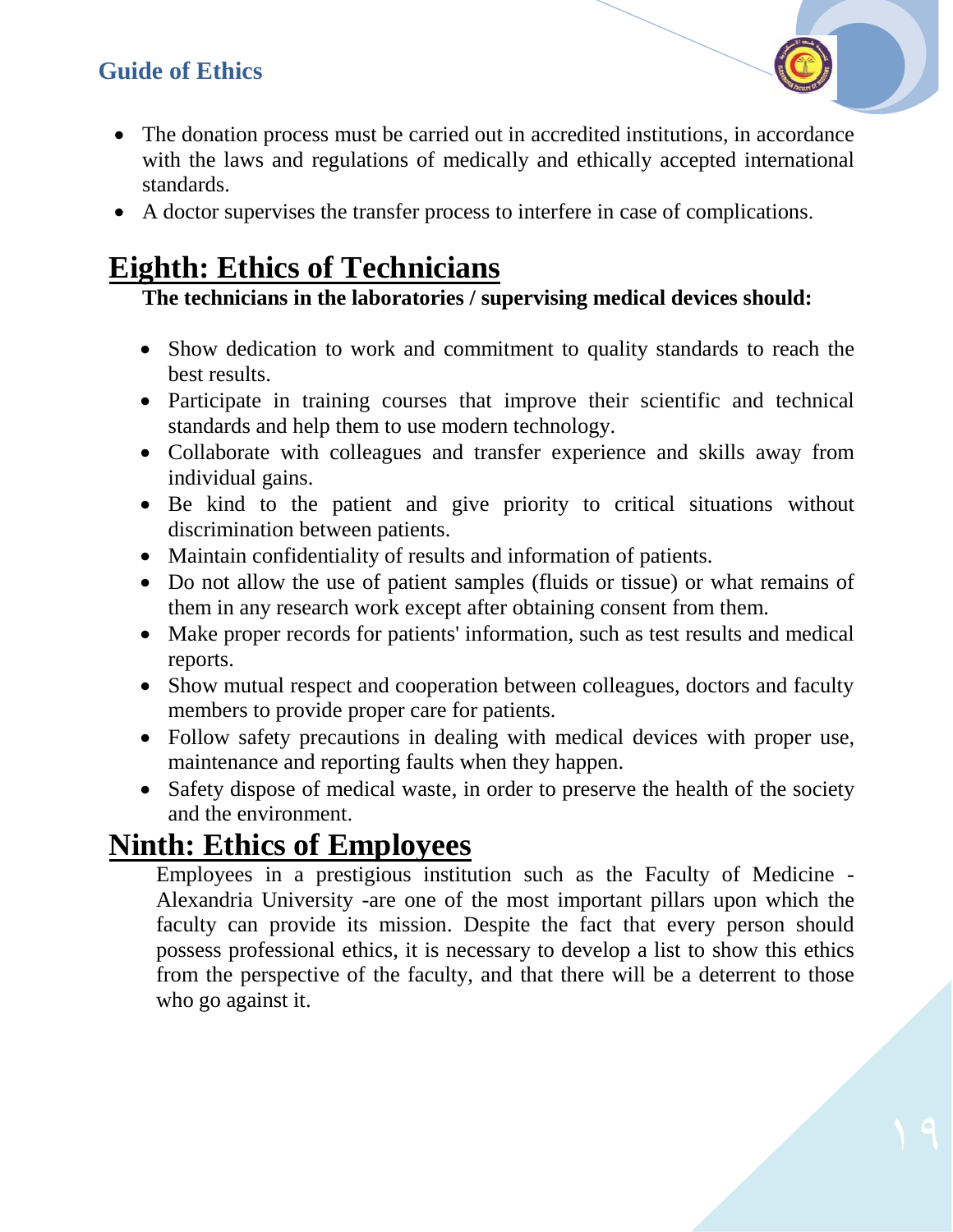#### **Functional Code of Ethics and Behavior of the Faculty Administrative Staff:**

- Must have good moral characters, reputation and high principles, which govern their behavior and approach to work.
- Excel in work, commit to quality standards and perseverance in order to achieve success.
- Collaborate with colleagues with the exchange of experiences, and ensure the success work team.
- Provide his best to work, and create an atmosphere of fair competition.
- Commit to schedules and ensure that in case of absence there will be a trained person to replace them for the sake of work.
- Non-discrimination in transactions based on color or sex or religion.
- Withstand the pressures of work and always putting the interest of the faculty first.
- Uphold the spirit of belonging and the belief that work is a means of development and prosperity of the country.
- Be interested in raising their scientific standard through participation in the training sessions.
- Maintain the confidentiality of information of the faculty.
- Respect intellectual property rights, do not copy the software or educational materials or re-print or photocopy or sell books without the permission of their respective owners.
- Do not waste the resources of the institution or use them for their special interests.
- Maintain the surrounding environment and maintain the safety and health of employees.
- Be away from reprehensible behaviors, such as:
	- Deception, lies and hypocrisy to get what is not deserved.
	- $\triangleright$  Concealment of information / write incorrect reports to offend colleagues.
	- $\triangleright$  Theft: They are either money or time.
	- $\triangleright$  Bribery: Taking money or gifts to provide a service or change reality.
	- $\triangleright$  Favoritism: Give the employee privileges without justification such as promotion with presence of more efficient worker.
	- Conflict of interest: To work in the Faculty of Medicine and at the same time working as a consultant to suppliers, or charge a gift or remuneration from clients.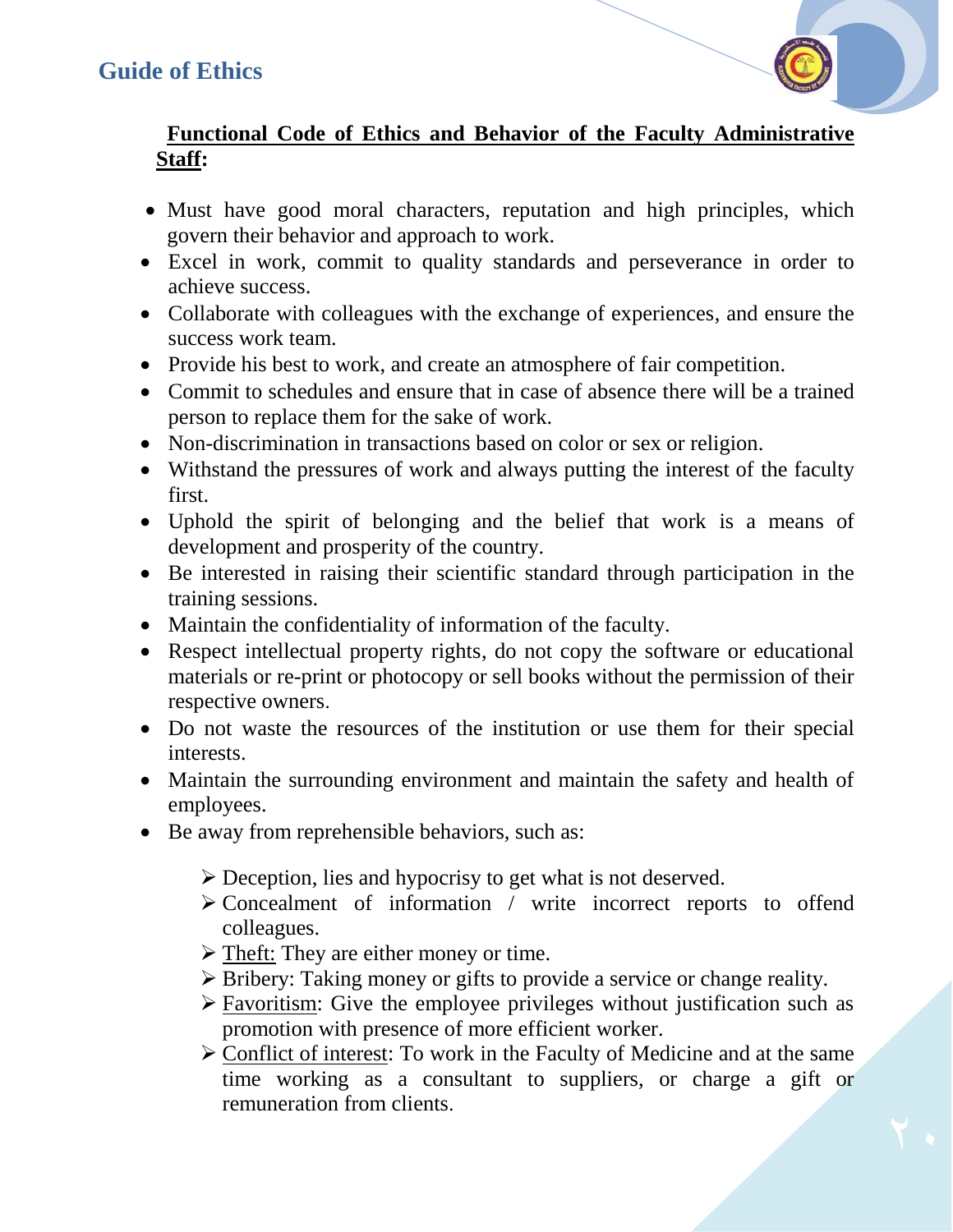

#### **The Duties of an Official Administrative in Any Site in the faculty :**

- Be a good example for employees with credible relationship with subordinates.
- Commitment to honesty, trust, justice, loyalty, and compassion with employees leads to the confidence of employees in the management, which motivates them to work and saves the time wasted in rumor, uncertainty and negotiation.
- Be honest in assessment of administrators that motivate their capacities.
- Use friendly methods to resolve disputes, and do not escalate to managers except in absolute necessity.